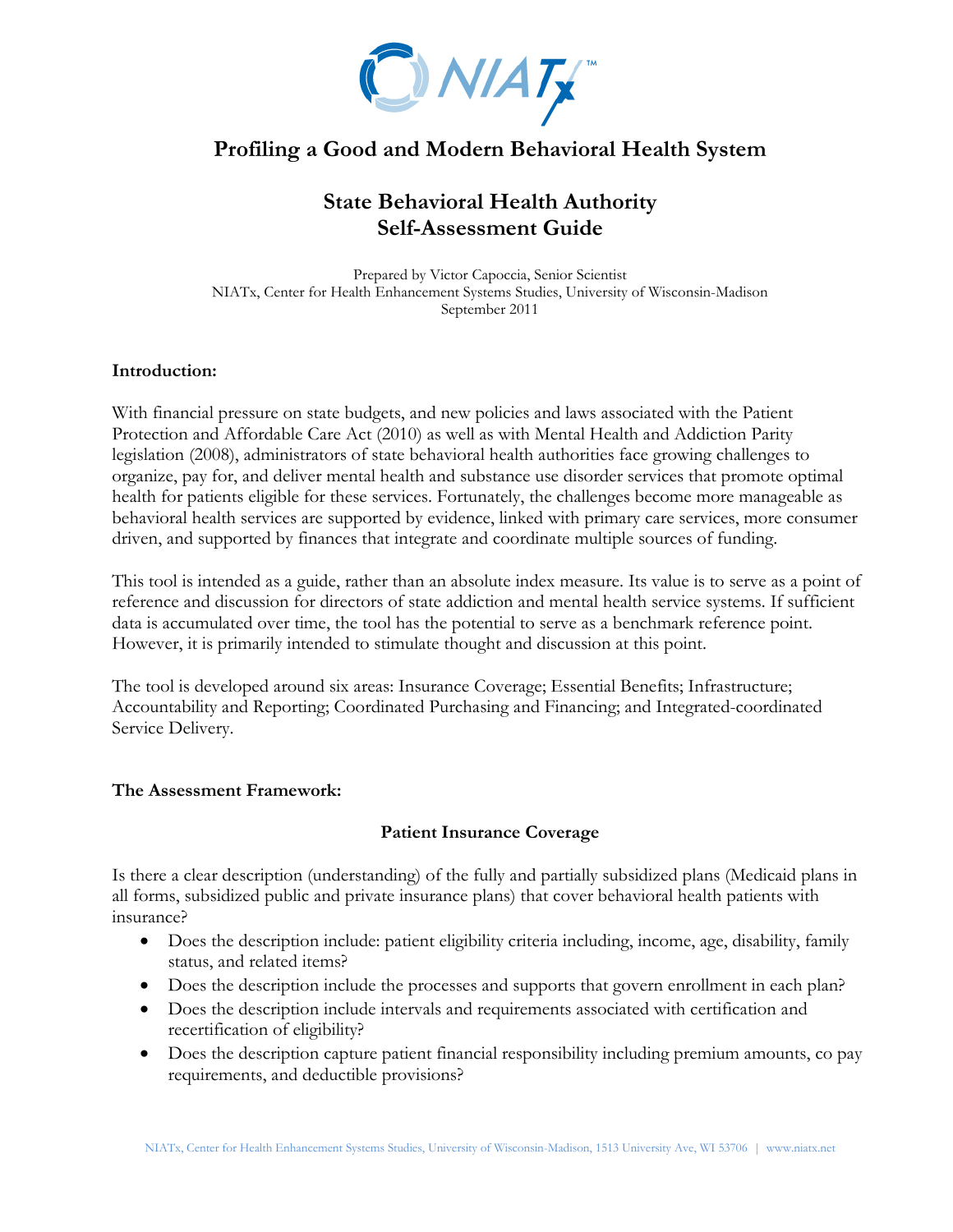### **Essential Benefits Package**

Is there a clear description of the behavioral health services the state will provide through fully and partially subsidized plans for addiction and mental health disorders?

- Does the description include definitions for each service?
- Does the description include clinical, consumer directed, pharmacological categories of intervention?
- Does the description include licensure requirements for delivering different categories of service?
- Does the description differentiate settings in which services may be provided (e.g. primary care, specialty clinic, bed based, ambulatory, etc.)?
- Does the description include a reference to basis in evidence (efficacy) of each service?
- Are service bundles differentiated according to types of insurance or benefit level?

## **State Infrastructure Development**

Is there a clear process for the behavioral health authorities to participate in development of state health policy including planning to develop: Medicaid expansion, waiver and/or state plan amendments; health insurance exchanges; payment reform and reimbursement methodologies; medical home; and Accountable Care Organizations?

- Is behavioral health part of Medicaid expansion planning?
- Do behavioral health discussions include consumer-directed care options including 1915i plan amendment?
- Is behavioral health part of the insurance exchange planning, benefit package, enrollment considerations?
- Are behavioral health Federal and/or state appropriations part of an integrated financing approach?
- Is behavioral health a component of the state quality improvement and development strategy?

## **Accountability and Reporting**

Does the state authority have data system infrastructure that provides authority(s) with reports on patient characteristics, service utilization, results, expenditures, and the relationships between these factors?

- Are report specifications built into contracts with Managed Care Organizations, other state agencies, or providers?
- Are there capacity development resources that facilitate provider reporting to state payers?
- Is there a payment algorithm that the state uses to connect patient eligibility and diagnoses data, to service type, and to most appropriate reimbursement-payment source?
- Are reports to state authorities, intermediaries, and providers generated on a 'real time' monthly basis?
- Are reports driven by an electronic patient record at provider level?